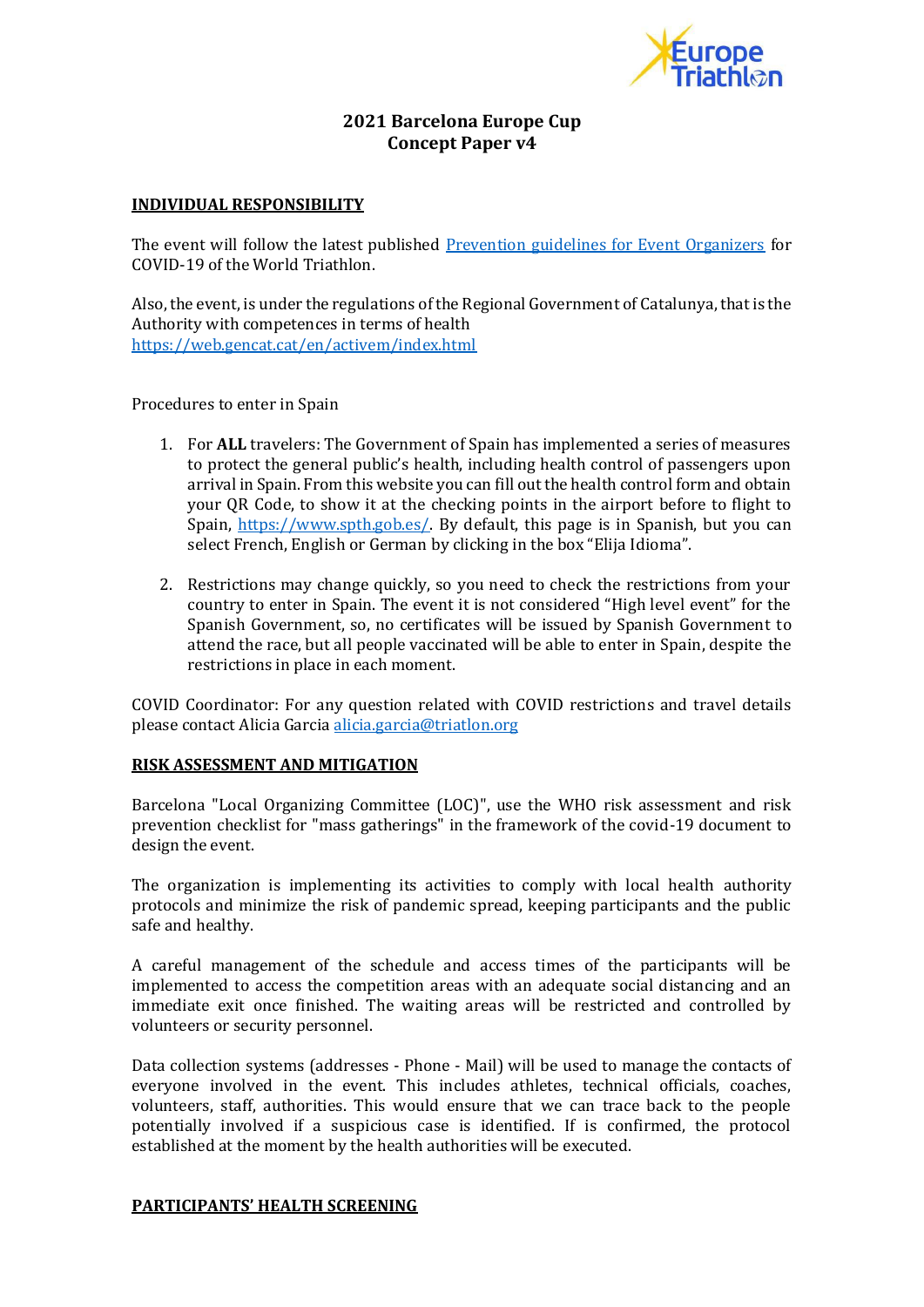

Athletes must continuously monitor their health status (including temperature detection and monitoring of any symptoms) from 14 days before and during the event.

For information about travelling to Spain, see the "TRAVEL" chapter of this guide.

Temperature check will be carried out every day at the entrance of the venue.

Temperature higher than 37.5°C will be reported to the Medical Director and Medical Staff of the event.

A health coordinator will be appointed within the medical team. He will be responsible for coordinating and monitoring compliance and enforcement of health safety regulations.

Registration procedure: Athletes, coaches, and technical officials, will follow World Triathlon procedures. volunteers, staff, media, and authorities, will be registered online through a specific application.

Due to the current situation of the COVID-19, the World Triathlon Medical Committee has made mandatory for all athletes (including Spanish athletes) to submit a pre-event medical certificate for participating in the event:

- All individuals (except for the LOC, its volunteers and contractors) applying for an accreditation to World Triathlon and Continental Triathlon events must respect the following conditions:
	- Fill in the online pre-event questionnaire through the link that is provided by the LOC
	- Perform an Antigenic or PCR swab pre- travel test within 72 hours before the athletes' travel to the event or no later than 3 days before the event for local athletes/team support and NTOs. Tests that must currently be taken to gain entry to a country are valid as pre-travel tests
- Additionally, to this, all elite/u23, junior, youth, para triathletes and guides must submit a pre-travel medical certificate according to the requirements above
- Finally, all elite/u23, juniors, youth, para triathletes and guides, coaches, team medical and support NF personnel must perform an Antigenic pre-race test at the arrival in the hosting city. In case of a positive result, a PCR swab test must follow. Time and place for these tests will be determined by the LOC. For the youth and junior athletes, a parent concensus form is required.
- We will continue to respect the decision/rules of the local public health of the host country

|                                                                               | <b>Pre-event</b><br>questionnaire | COVID-19<br>test<br><b>before</b><br>travelling | <b>Medical</b><br>certificate   | COVID-<br>19 test<br>at event | <b>Daily</b><br>health<br>screening |
|-------------------------------------------------------------------------------|-----------------------------------|-------------------------------------------------|---------------------------------|-------------------------------|-------------------------------------|
| Elite athletes                                                                | <b>Yes</b>                        | <b>Yes</b>                                      | <b>Yes</b>                      | <b>Yes</b>                    | Yes.                                |
| U23 athletes                                                                  | Yes                               | <b>Yes</b>                                      | <b>Yes</b>                      | <b>Yes</b>                    | Yes.                                |
| Junior athletes                                                               | Yes                               | Yes                                             | Yes                             | Yes                           | <b>Yes</b>                          |
| <b>Youth athletes</b>                                                         | <b>Yes</b>                        | <b>Yes</b>                                      | Yes                             | Yes                           | <b>Yes</b>                          |
| <b>Paratriathlon</b><br>athletes /<br><b>Personal</b><br>handlers /<br>guides | <b>Yes</b>                        | <b>Yes</b>                                      | Yes for<br>athletes /<br>guides | Yes                           | <b>Yes</b>                          |

• All the specific measures can be found in the table next page: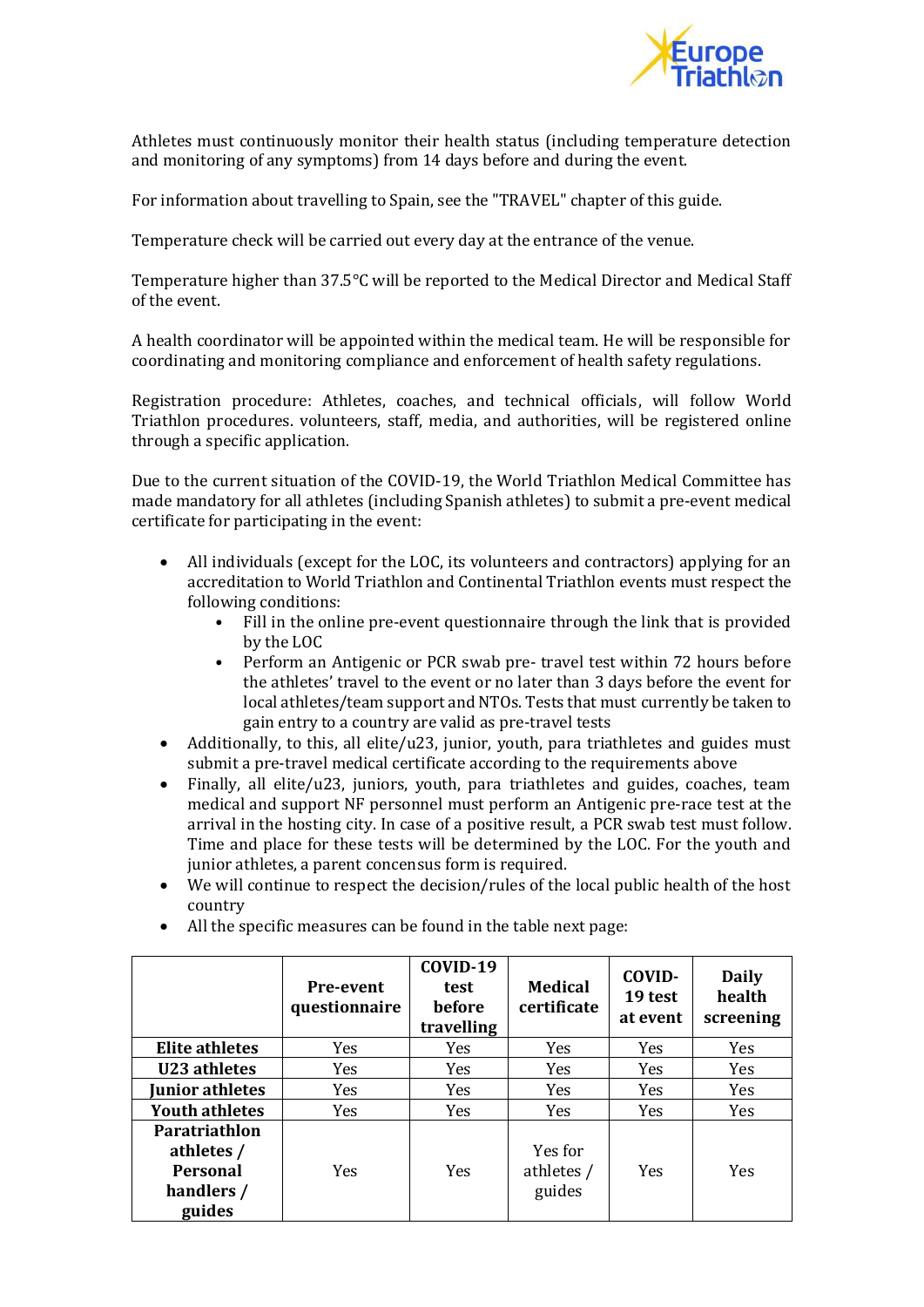

| <b>AG</b> athletes                                                           | Yes                             | Yes                                   | Follow<br>public<br>health<br>request | Follow<br>public<br>health<br>request                                           | Yes |
|------------------------------------------------------------------------------|---------------------------------|---------------------------------------|---------------------------------------|---------------------------------------------------------------------------------|-----|
| Coaches/team<br>medical/support<br>NF personnel                              | Yes                             | Yes                                   | Follow<br>public<br>health<br>request | Yes                                                                             | Yes |
| TDs / ITOs /<br>NTOS /<br>Competition<br>Jury                                | Yes                             | Yes                                   | Follow<br>public<br>health<br>request | yes for<br>the ones<br>in close<br>contact                                      | Yes |
| IF Staff $/$<br><b>Continental</b><br><b>Federation</b><br><b>Delegation</b> | Yes                             | Yes                                   | Follow<br>public<br>health<br>request | with the<br>athletes;<br>the<br>others<br>follow<br>public<br>health<br>request | Yes |
| LOC/<br><b>Contractors</b>                                                   | Follow public<br>health request | Follow<br>public<br>health<br>request | Follow<br>public<br>health<br>request | Follow<br>public<br>health<br>request                                           | Yes |
| ParaTriathlon<br>Swim exit<br>assistants                                     | Yes                             | Follow<br>public<br>health<br>request | Follow<br>public<br>health<br>request | Yes                                                                             | Yes |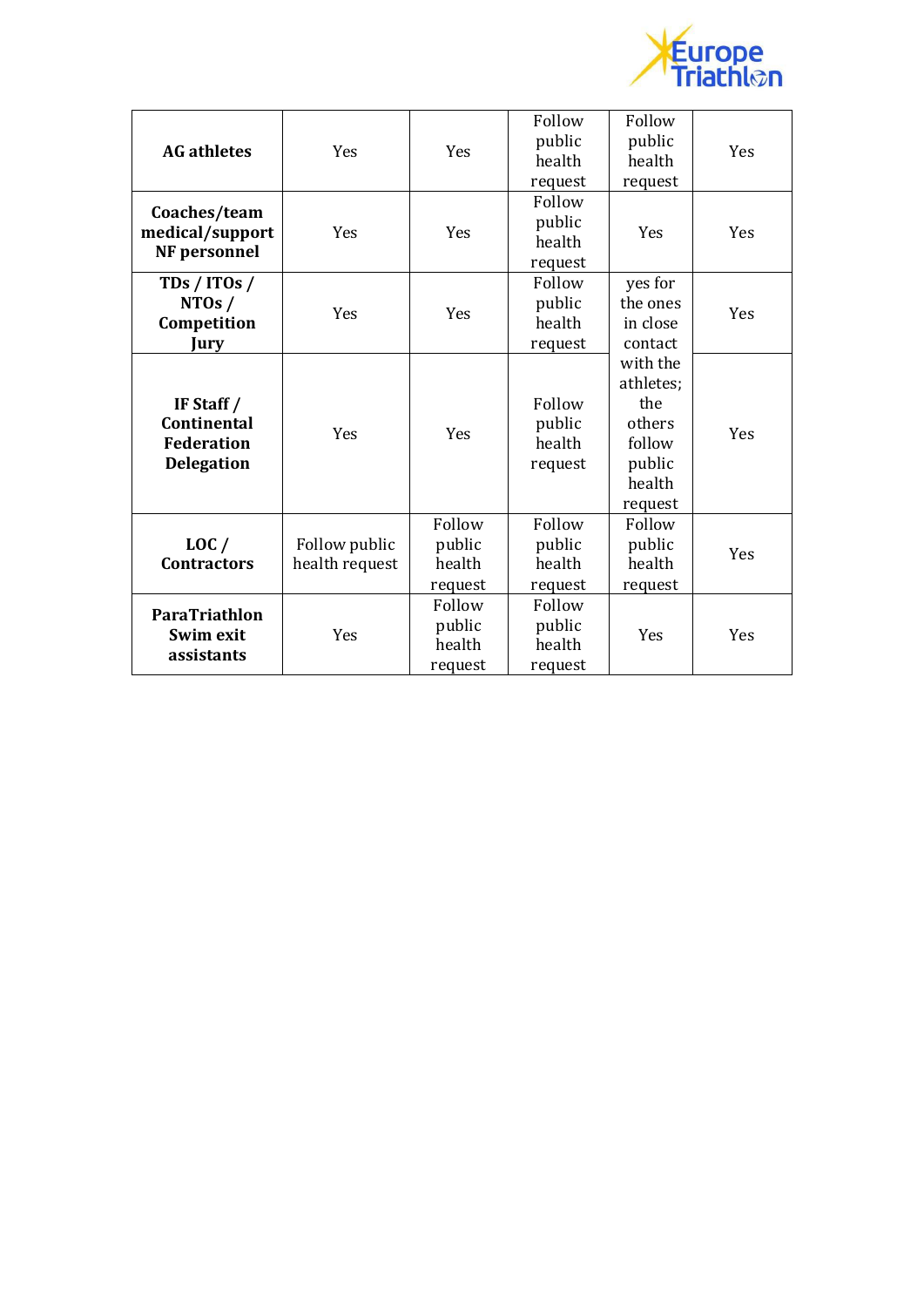

### **CLOSE CONTACT DEFINITION AND PROCESS TO FOLLOW IN CASE OF POSITIVE CASE**

In general close contact will be considered any person that has been in the same place as a case, at a distance of less than 2 meters and for more than 15 minutes.

In case of symptoms, stay alone, and call 112

#### **USE OF MASK/MOUTH-NOSE FACE COVERING AND RUBBER/DISPOSABLE GLOVES**

Spanish laws establish that the use of a mask is mandatory for everyone except, for the athletes during the competition. The use of rubber gloves is not mandatory.

#### **ISOLATION TENT AND SUSPICIOUS CASE**

During the event, if a Suspicious Case is identified:

- A surgical mask will be provided;
- That person will be taken to the Isolation Tent at the venue, by a staff member;
- The Doctor in charge of the Isolation Tent will call the City Health Service TELEPHONE and follow the given procedure;
- The Isolation Tent will be provided with exclusive bathroom, sealed water and food, surgical masks, hand sanitizers and alcohol solution wipes.

The definition of suspicious case in Spain is anyone with a clinical picture of sudden-onset acute respiratory infection of any severity that includes, among others, fever, cough, or a sensation of shortness of breath.

#### **VENUE AND EVENT STRUCTURE**

Information to be updated

#### **CLEANING AND SANITATION**

In addition to the cleaning and sanitization measures already in place in common workplaces, further cleaning and sanitization of surfaces that most commonly come into direct contact with people are planned.

In specific entrance areas, products (disinfectant and paper) are supplied to perform selfsanitization of vehicles and workstations.

#### **ATHLETES' SERVICES**

#### AIRPORT TRANSFER

LOC is not providing transfers due to the COVID-19 situation. NF's can contact the official travel agency to get a quotation

### TRAINING FACILITIES

There are no training facilities such as swimming pools or gyms.

### ATHLETES' AND COACHES' BRIEFING

At World Triathlon events, all coaches' presential briefings are cancelled. The briefing will be online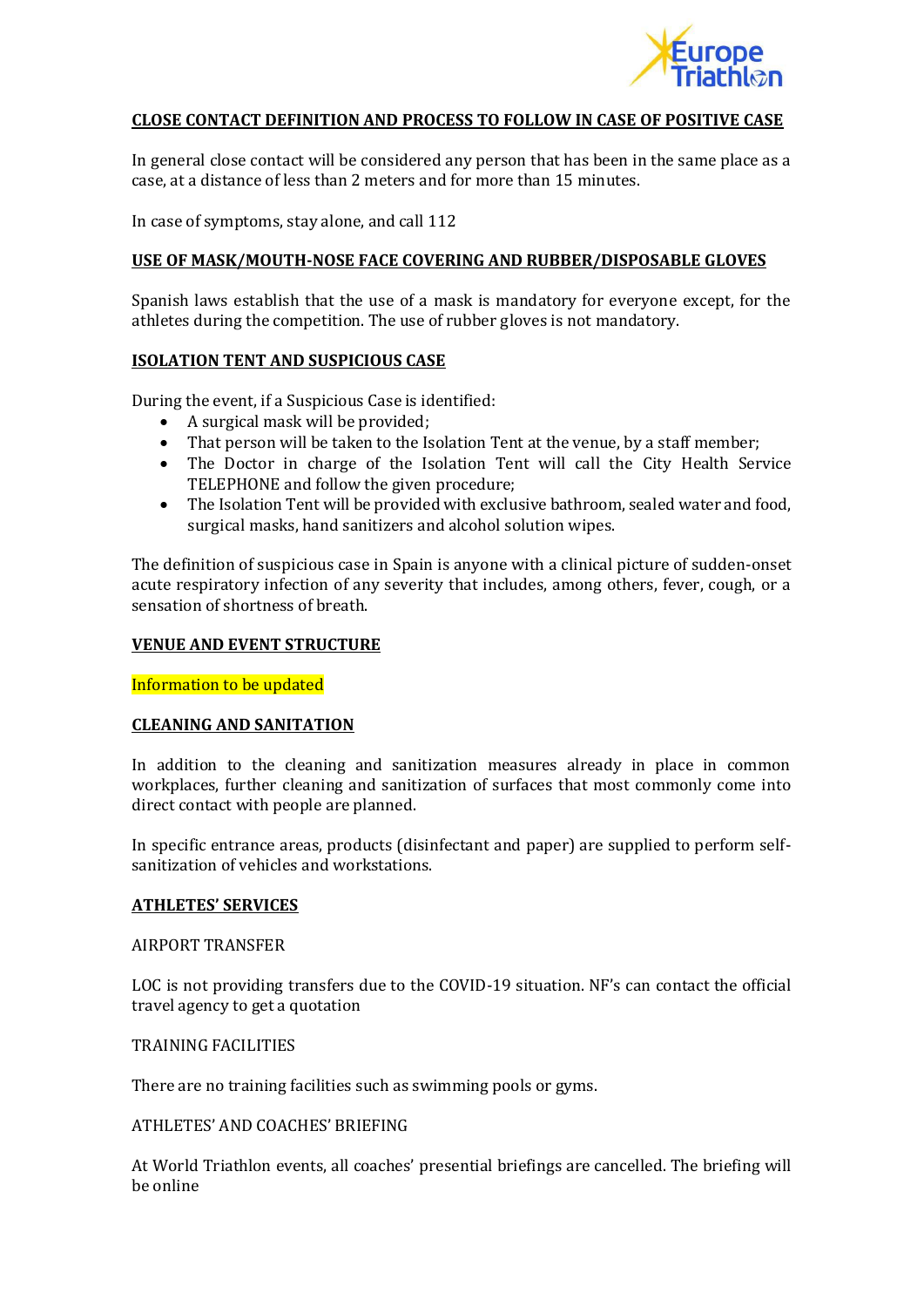

The athletes' briefing is not mandatory.

All information about the race will be provided through World Triathlon website.

Special rules for the race:

- The online briefing will be held on a date and time consistent with the World Triathlon Competition Rules and will take place online through the Zoom platform.
- Participants will attend the TD presentation and can contribute questions or feedback through the online Q&A function. If people cannot attend the session in real time, the presentation will be recorded and published on the World Triathlon website for later viewing.
- There are no penalties for those who arrive late or miss the online briefing.
- The event briefing will be available on the event's website.
- The TD will be available for any clarifications: Janice Goble (jangoble@live.co.uk).

### RACE PACKAGE DISTRIBUTION

The athlete must pick up the race pack in person at the venue. The schedule will be communicated in the week of the event.

COURSE FAMILIARISATIONS

- Bike course will be recorded on video and you can ride online with the Bkool platform.
- Swim course familiarization will take place on Saturday morning (time to be confirmed)
- Official trainings are not planned.

#### **EVENT FORMAT**

TRANSITION AREA: Bike racks will be horizontal, and the distance between them will be 2 meters

AID STATIONS: Only water will be provided at the aid stations. Volunteers will distribute the water to the athletes as usual

PENALTY BOX: It will be organised in such a way as to ensure social distancing.

FINISH AREA: The finish tape will be disinfected between races. Photographers, TV, and Media will stay 20 m from the finish line. After crossing the finish line, the athletes will be directed to a first recovery area, and after they will continue to the athletes' lounge. At the recovery area the athletes will take the water themselves. Next to the finish area the medical area will be located.